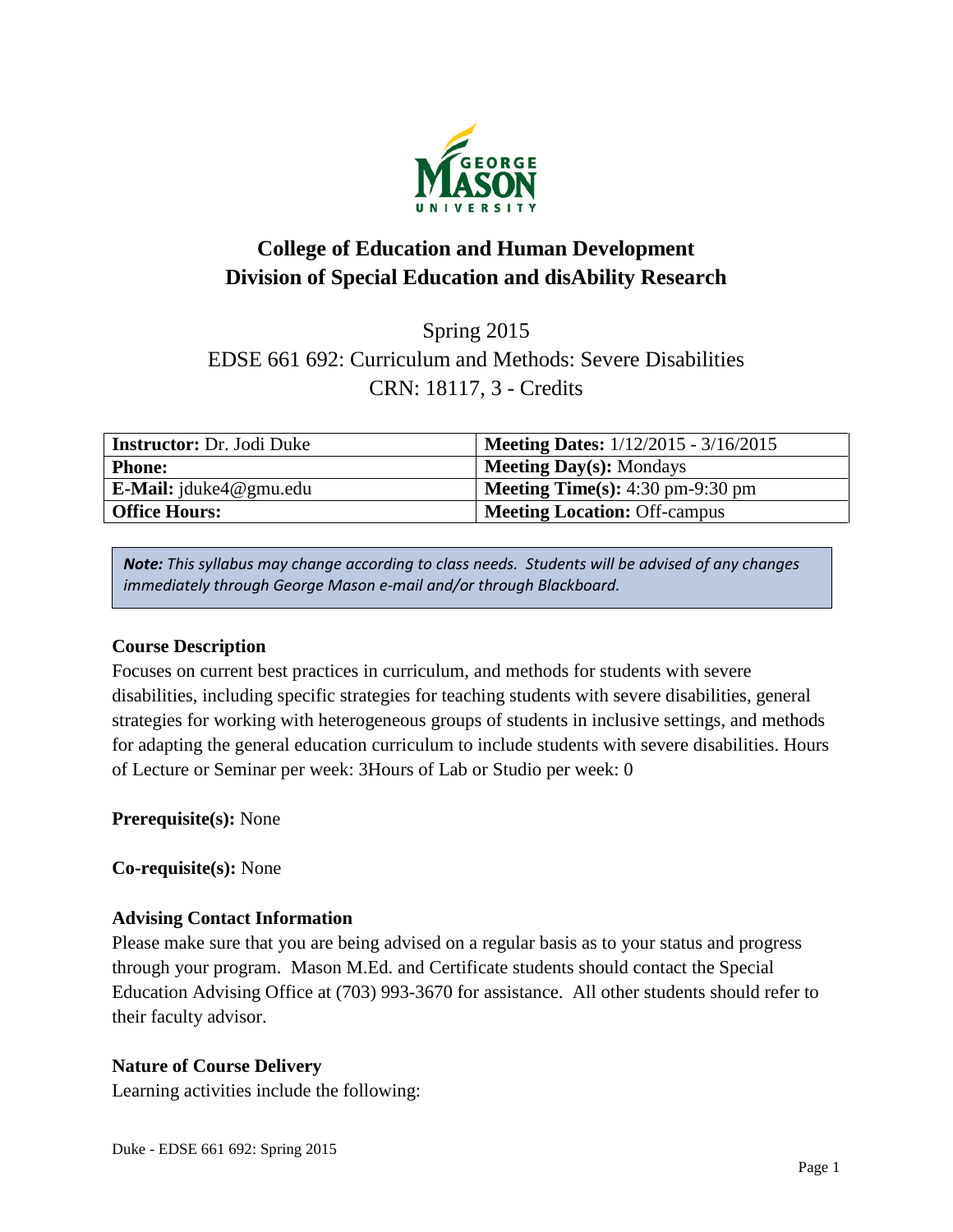- 1. Class lecture and discussion
- 2. Application activities
- 3. Small group activities and assignments
- 4. Video and other media supports
- 5. Research and presentation activities
- 6. Electronic supplements and activities via Blackboard

## **Learner Outcomes**

Upon completion of this course, students will be able to:

• Write IEPs so they define individualized sequences of measurable objectives for teaching needed functional skills that link to standards of learning general curriculum and begin with present level of performance and end with goal performance.

• Construct, use, and interpret nonstandard, informal skill assessment (such as task analysis and observation) to identify appropriate objectives, evaluate student performance during baseline and intervention, and make improvements in instruction for students with disabilities in an adapted curriculum across the K-12.levels.

• Assess target skills before (baseline probes) and during (instructional probes) instruction using direct observation or assessment of permanent products.

• Create dated graphs of student performance data using Excel; draw aim and trend lines using Excel.

• Use "raw" and graphed student performance data (along with aim and trend lines and problem analysis) to evaluate the effects of instruction and make data-based decisions for improving student performance.

• Embed instruction on targeted IEP objectives into functional daily routines and activities.

• Plan, implement, and evaluate instructional programs that use effective antecedent teaching strategies (e.g., observational learning, milieu approach, system of least intrusive prompts, simultaneous prompting, time delay, graduated guidance, picture assists, audio/ video-modeling, backward and whole task chaining) and consequent strategies (e.g., shaping, error correction, consequential strategies, and interspersed review).

• Write and implement an instructional plan that specifies a sequence of instructional objectives leading to a goal, uses a task analysis (for multiple step skills) or a skill sequence (for discrete skills), incorporates antecedent and consequence teaching strategies aimed at a specific stage of learning, and specifies a plan for collecting and analyzing student performance data on an ongoing basis.

• Understand general education teaching practices that promote inclusion of students with severe disabilities in the general education curriculum and support them in the least restrictive environment (e.g., curriculum and instructional adaptation, group instruction, self-management, schedule following, cooperative learning, peer tutoring).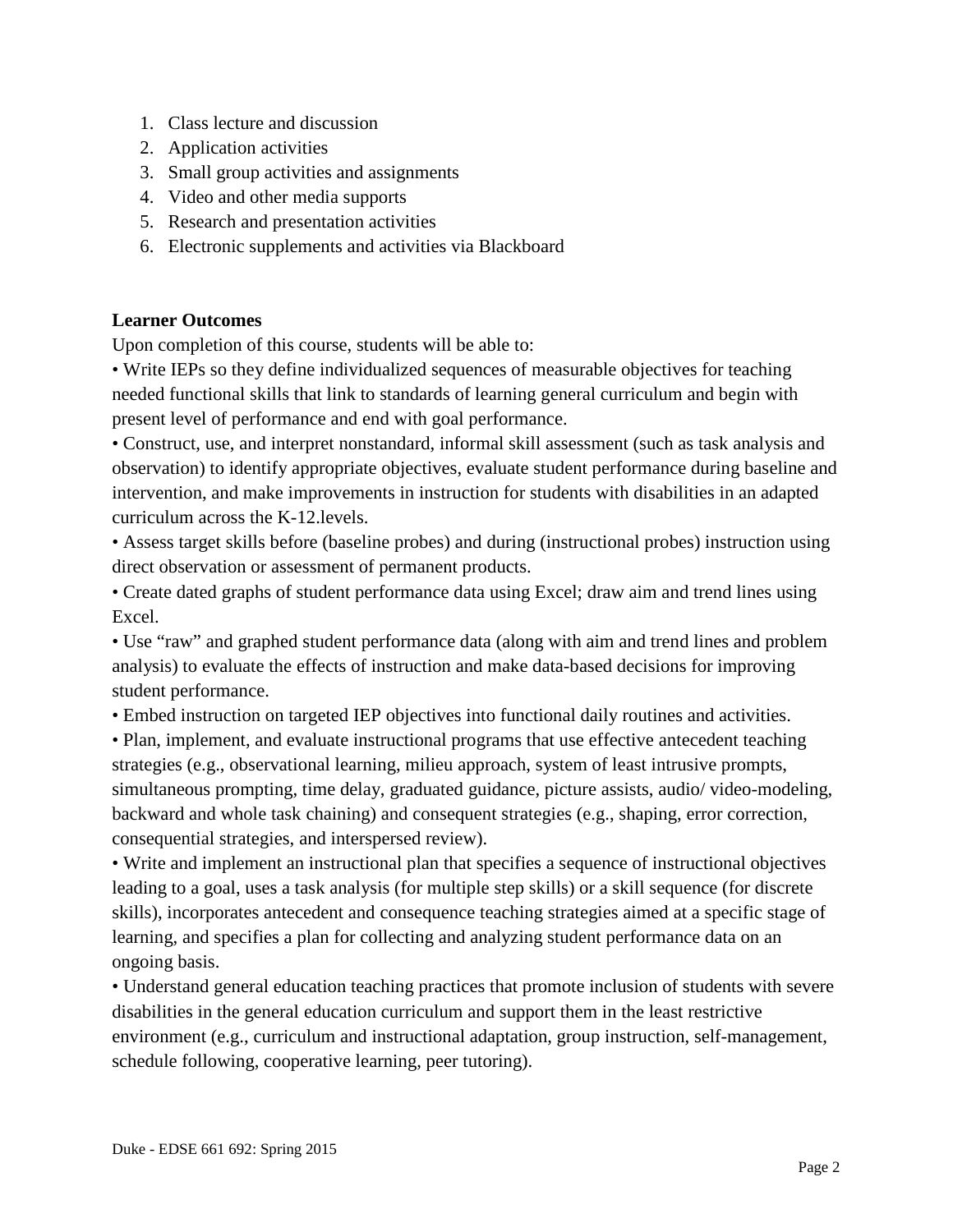• Understand when and how to use small group instruction, peer tutoring, community-based instruction, simulated instruction, video-modeling instruction, and instruction involving both typical students and students with disabilities.

• Apply a model to plan with general educators any adaptations and modifications that are needed in the general education curriculum and class activities in order to meet the instructional needs of students with severe disabilities.

• Train paraprofessional support staff to use appropriate teaching methods and supportive interaction styles with students to support students without encouraging dependency. Provide these staff members with supervision and feedback.

#### **Required Textbooks**

Snell, M.E., & Brown, F. (2011). Instruction of Students with Severe Disabilities ( $7<sup>th</sup>$  ed.). Upper Saddle River, NJ: Prentice Hall.Fox, B. J. (2013).

## **Digital Library Option**

The Pearson textbook(s) for this course **may be** available as part of the **George Mason University Division of Special Education and disAbility Research Digital Library**. Please note that not all textbooks are available through this option. Visit the links below before purchasing the digital library to ensure that your course(s) text(s) are available in this format. The division and Pearson have partnered to bring you the Digital Library; a convenient, digital solution that can save you money on your course materials. The Digital Library offers you access to a complete digital library of **all Pearson textbooks** and MyEducationLabs used across the Division of Special Education and disAbility Research curriculum at a low 1-year or 3-year subscription price. Access codes are available in the school bookstore. Please visit [http://gmu.bncollege.com](http://gmu.bncollege.com/webapp/wcs/stores/servlet/BNCBHomePage?storeId=15552&catalogId=10001&langId=-1) and search the ISBN. To register your access code or purchase the Digital Library, visit:

<http://www.pearsoncustom.com/va/gmu/digitallibrary/education/index.html>

- <sup>1</sup> 1 year subscription \$200 ISBN-13: 9781269541411
- 3 years subscription \$525 ISBN-13: 9781269541381
- Individual e-book(s) also available at the bookstore link above or at <http://www.pearsoncustom.com/va/gmu/digitallibrary/education/index.html>

#### **Required Resources**

American Psychological Association (2009). *Publication manual of the American Psychological*  Association (6<sup>th</sup> ed.). Washington, DC: Author.

#### **Additional Readings**

Additional readings will be posted on Blackboard.

#### **Course Relationships to Program Goals and Professional Organizations**

Duke - EDSE 661 692: Spring 2015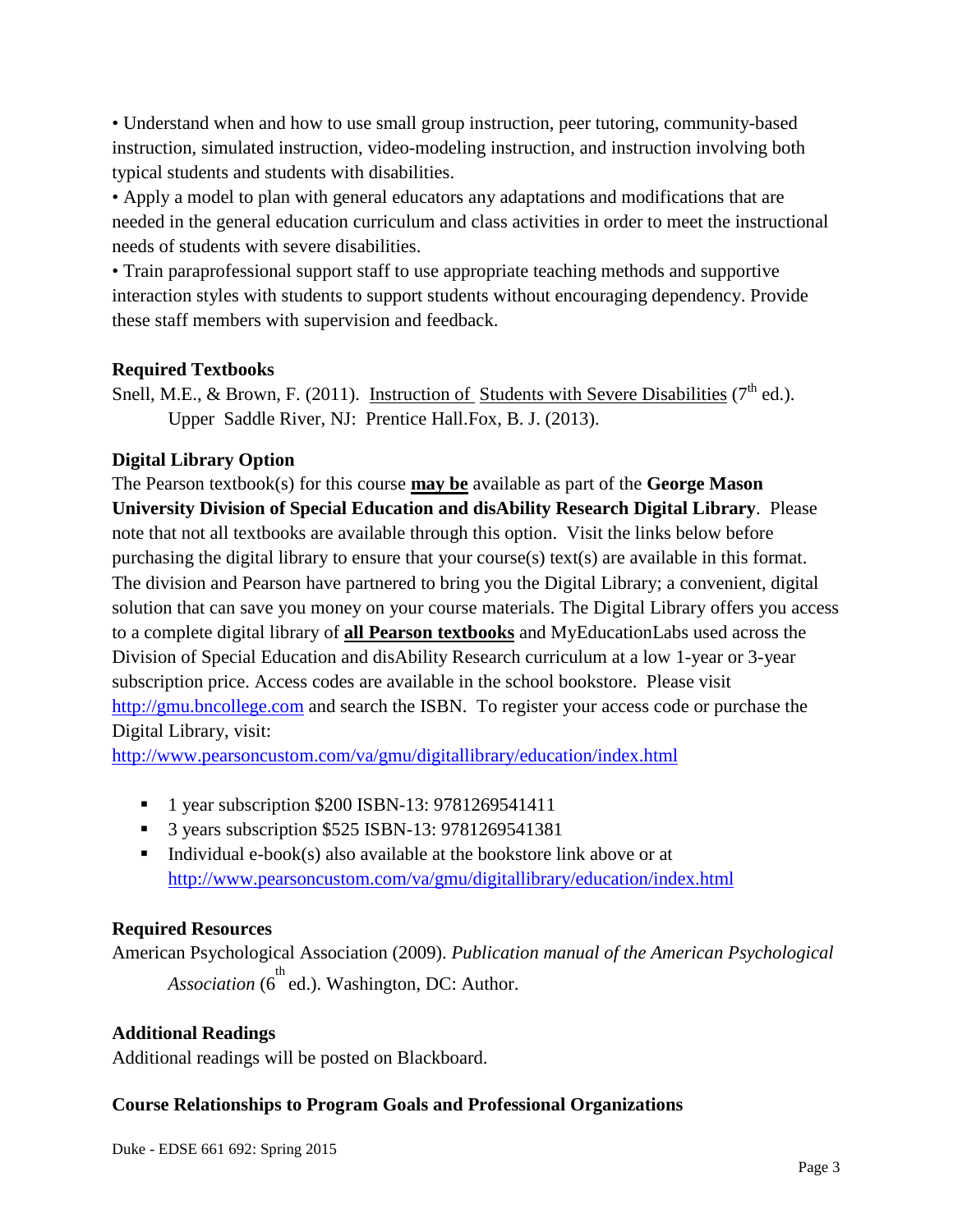This course is part of The Virginia Consortium for Teacher Preparation in Severe Disabilities, a grant from the Virginia Department of Education that includes George Mason University, Virginia Commonwealth University, the University of Virginia, Radford University, and Norfolk State University. Through the completion of the SD Consortium program, students are eligible for teacher licensure in the Commonwealth of Virginia in the area of Special Education – Adapted Curriculum K-12. This program complies with the standards for teacher licensure established by the Council for Exceptional Children (CEC), the major special education professional organization. The CEC standards that will be addressed in this class include Standard 1: Learner Development and Individual Learning Differences, Standard 2: Learning Environments, Standard 4: Assessment, Standard 5: Instructional Planning and Strategies, Standard 6: Professional Learning and Ethical Practices, & Standard 7: Collaboration. (Updated Fall 2014 to align with the revised CEC Standards)

#### **GMU POLICIES AND RESOURES FOR STUDENTS:**

a. Students must adhere to the guidelines of the George Mason University Honor Code [See <http://oai.gmu.edu/the-mason-honor-code/>].

b. Students must follow the university policy for Responsible Use of Computing [See [http://universitypolicy.gmu.edu/policies/responsible-use-of-computing/\]](http://universitypolicy.gmu.edu/policies/responsible-use-of-computing/).

c. Students are responsible for the content of university communications sent to their George Mason University email account and are required to activate their account and check it regularly. All communication from the university, college, school, and program will be sent to students solely through their Mason email account.

d. The George Mason University Counseling and Psychological Services (CAPS) staff consists of professional counseling and clinical psychologists, social workers, and counselors who offer a wide range of services (e.g., individual and group counseling, workshops and outreach programs) to enhance students' personal experience and academic performance [See [http://caps.gmu.edu/\]](http://caps.gmu.edu/).

e. Students with disabilities who seek accommodations in a course must be registered with the George Mason University Office of Disability Services (ODS) and inform their instructor, in writing, at the beginning of the semester [See [http://ods.gmu.edu/\]](http://ods.gmu.edu/).

f. Students must follow the university policy stating that all sound emitting devices shall be turned off during class unless otherwise authorized by the instructor.

g. The George Mason University Writing Center staff provides a variety of resources and services (e.g., tutoring, workshops, writing guides, handbooks) intended to support students as they work to construct and share knowledge through writing [See [http://writingcenter.gmu.edu/\]](http://writingcenter.gmu.edu/).

#### **PROFESSIONAL DISPOSITIONS**

Students are expected to exhibit professional behaviors and dispositions at all times.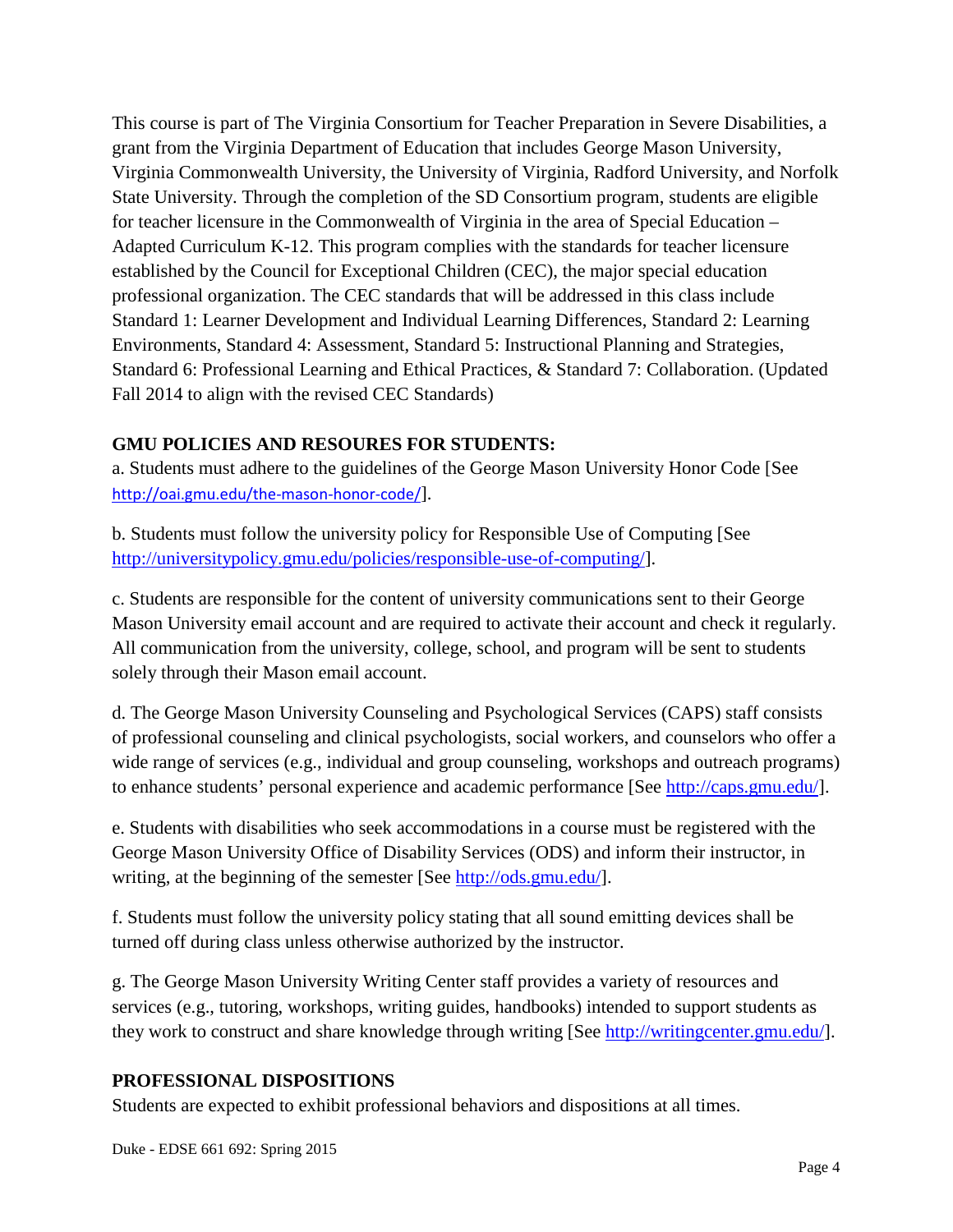#### **CORE VALUES COMMITMENT**

The College of Education & Human Development is committed to collaboration, ethical leadership, innovation, research-based practice, and social justice. Students are expected to adhere to these principles. [See [http://cehd.gmu.edu/values/\]](http://cehd.gmu.edu/values/)

For additional information on the College of Education and Human Development, Graduate School of Education, please visit our website [See [http://gse.gmu.edu/\]](http://gse.gmu.edu/)

#### **Course Policies & Expectations**

#### Attendance.

Students are expected to attend **all** class sessions during the course. As adult learners, you make personal decisions about enacting professional responsibilities, including those as a student. Students are expected to arrive on time and stay for the duration of class time. Attendance, timeliness, and professionally relevant, respectful and active participation are expected. Attendance and professional participation at all sessions is very important because all of the activities in class are planned in such a way that they cannot be recreated outside the class session.

In the unlikely event that you are not able to attend, it is your responsibility to make arrangements to obtain notes, handouts, and lecture details from another student. Students who are absent are held responsible for the material covered including assignment discussions/clarifications/explanations and assignments given and due. It is your responsibility to arrange with another student for collection of materials and to promptly obtain class notes, handouts, lecture details, explanations of content, and procedures/assignments, etc. It is also recommended that you notify the instructor about absences in advance or within 24 hours after an absence.

Be aware that any points earned for participation in class activities during a time of absence will not be earned and cannot be made up. **Two or more absences will result in a loss of all participation points.** 

# **\*NOTE: It is impossible to fully participate in this class while texting, Facebooking, tweeting, grading papers, working on other documents, etc. Please be** *fully* **present in class**

#### **Participation**

You are expected to be present, prepared, and exhibit professional dispositions for each class session. Activities resulting in points toward your final grade will be completed during class sessions. Quality of product and completion of the activity within class will impact points earned. **Points missed due to absences during class activities will NOT be made up**.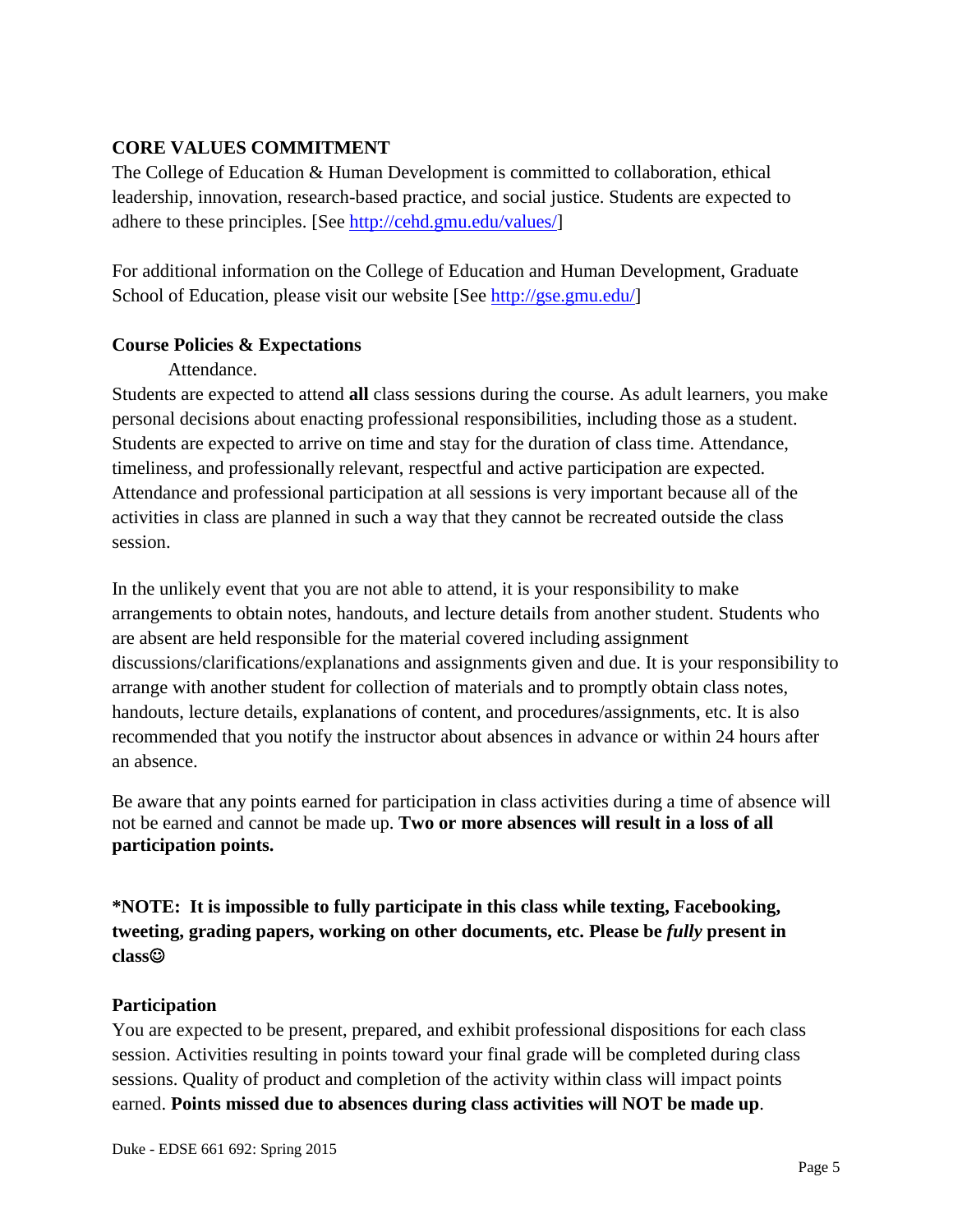Quality participation includes:

- (a) Arriving on time, including back from break(s),
- (b) Staying in the classroom/activity area for the duration of the class time,
- (c) Participating in all class activities (face-to-face and outside of class, including by electronic means),
- (d) Having on hand all materials required for the class session as per course assignments and the syllabus, and
- (e) Demonstrating professional behavior. The GMU CEHD Professional Dispositions serve as a minimum standard [\(http://gse.gmu.edu/facultystaffres/profdisp.htm](http://gse.gmu.edu/facultystaffres/profdisp.htm)

#### Late Work.

All assignments must be submitted *on or before* the assigned due date. **In fairness to students who make the effort to submit work on time, 5% of the total assignment points will be deducted each day from your grade for late assignments. After one week, NO POINTS will be awarded towards any assignments and the assignment will no longer be accepted. A score of 0 will be entered into the grade book for that assignment.** 

#### **Other Considerations**

This is a 3-credit graduate level course. Traditionally, 3-credit courses across a 15-week semester require an average of 45 hours of in-class time and approximately 90 hours of independent reading and assignment completion. Be prepared to put in that amount time for this class and plan your schedule accordingly.

Some assignments require you to synthesize material from the Course and outside sources into coherent statements of your ideas. In such cases, your writing should be databased, meaning that you must support statements and ideas with evidence from these sources, giving these sources credit. The standard format for writing in the field of education is outlined in the *Publication Manual of the American Psychological Association, 6<sup>th</sup> edition [\(www.apastyle.org](http://www.apastyle.org/)).* Specifically, the Final version of your Instructional Program should be written in APA style, including a cover page, running head, pagination, headings (as needed), citations (as needed), and reference pages. The citation for this manual is included in the section entitled "Recommended Texts". For online resource, see [www.apastyle.org](http://www.apastyle.org/) .

It is expected that you know how to paraphrase and cite information appropriately to meet both APA guidelines and to avoid plagiarism. This website provides some useful information on how to avoid plagiarism in your writing: http://www.plagiarism.org/

#### **Communication.**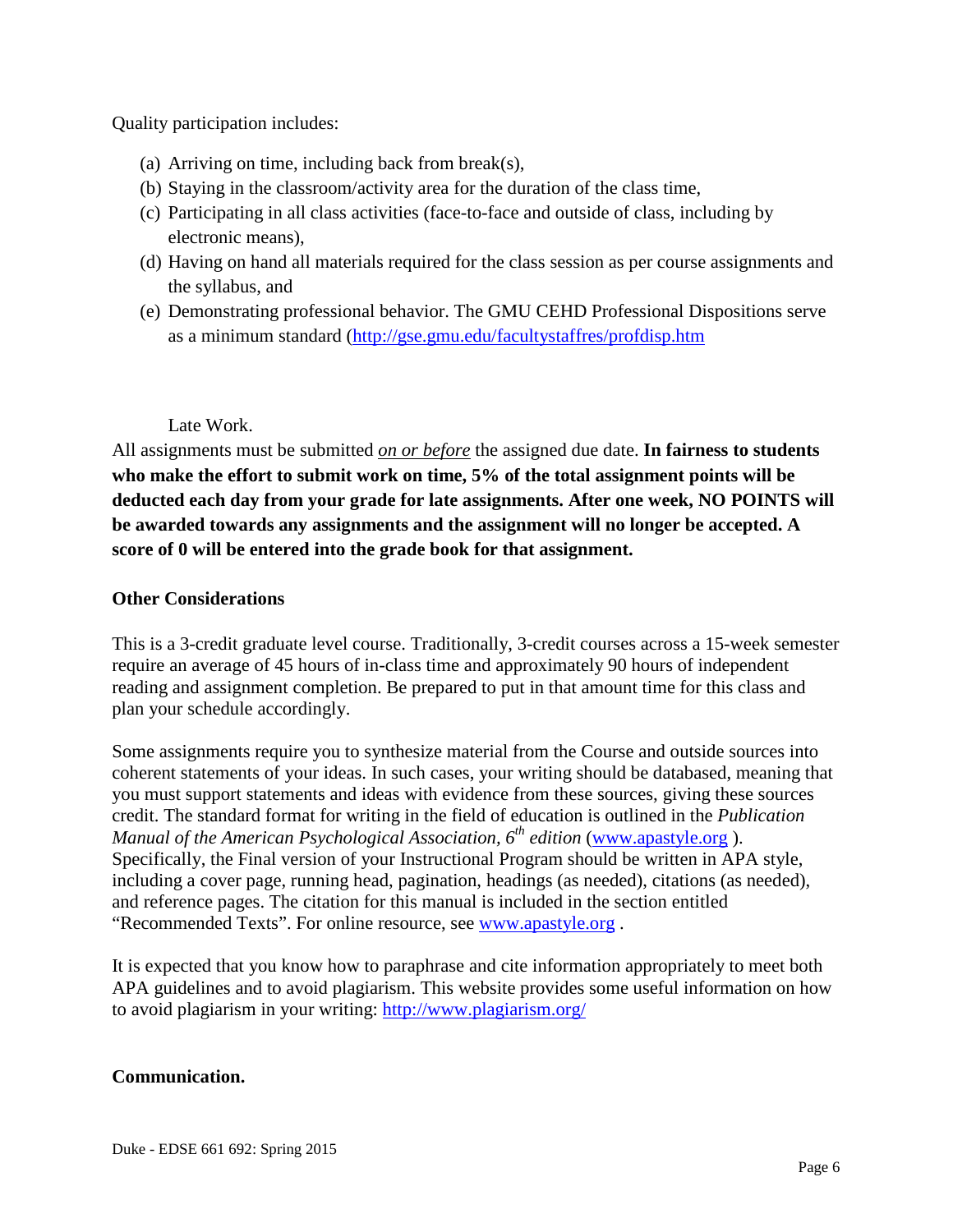The most efficient way to contact me is through email. I check email daily Monday through Friday. If your email has reached me by either of those times, I will respond immediately. Otherwise, I will respond within 24 hours during the week. Keep in mind that I teach from 4:30- 8:30pm. On weekends, I check my Mason account on Sunday evenings and will respond to all received then. Do not email me an hour before an assignment is due and expect a response. If you would prefer to meet with me either before or after class (or at another time during the day/after school), please do not hesitate to contact me.

Written Language: Students at the graduate level are expected to compose with accuracy (grammar, spelling, other mechanics, form, structure, etc.) and at a conceptual level commensurate with advanced degree study. APA Style is the standard format for any written work in the College of Education and Human Development. If you are unfamiliar with APA format, it would benefit you to purchase the current edition of the Publication Manual of the American Psychological Association. You are required to use APA guidelines for all course assignments as noted in the assignment descriptions. This website links to APA format guidelines: [http://apastyle.apa.org](http://apastyle.apa.org/) .

Oral Language: Use "person-first language" in class discussions and written assignments (and, ideally, in professional practice). In accordance with terminology choices in the disability community, strive to replace the term "Mental Retardation" with "Intellectual Disabilities" in oral and written communication and to avoid language labels by stating, for example, a "student with disabilities" (SWD) rather than a "disabled student". Please refer to guidelines for non handicapping language in APA Journals, including information available at: <http://www.apa.org/pi/disability/resources/policy/resolution-ada.pdf>and <http://supp.apa.org/style/pubman-ch03.15.pdf> .

#### **TaskStream Submission**

Every student registered for any Special Education course with a required performance-based assessment is required to submit this assessment, *Instructional Plan and Implementation* to TaskStream (regardless of whether a course is an elective, a onetime course or part of an undergraduate minor). Evaluation of the performance-based assessment by the course instructor will also be completed in TaskStream. Failure to submit the assessment to TaskStream will result in the course instructor reporting the course grade as Incomplete(IN). Unless the IN grade is changed upon completion of the required TaskStream submission, the IN will convert to an F nine weeks into the following semester.

If you have never used TaskStream before, you MUST use the login and password information that has been created for you. This information is distributed to students through GMU email, so it is very important that you set up your GMU email. For more TaskStream information, go to [http://cehd.gmu.edu/api/taskstream.](http://cehd.gmu.edu/api/taskstream)

#### **Grading Scale**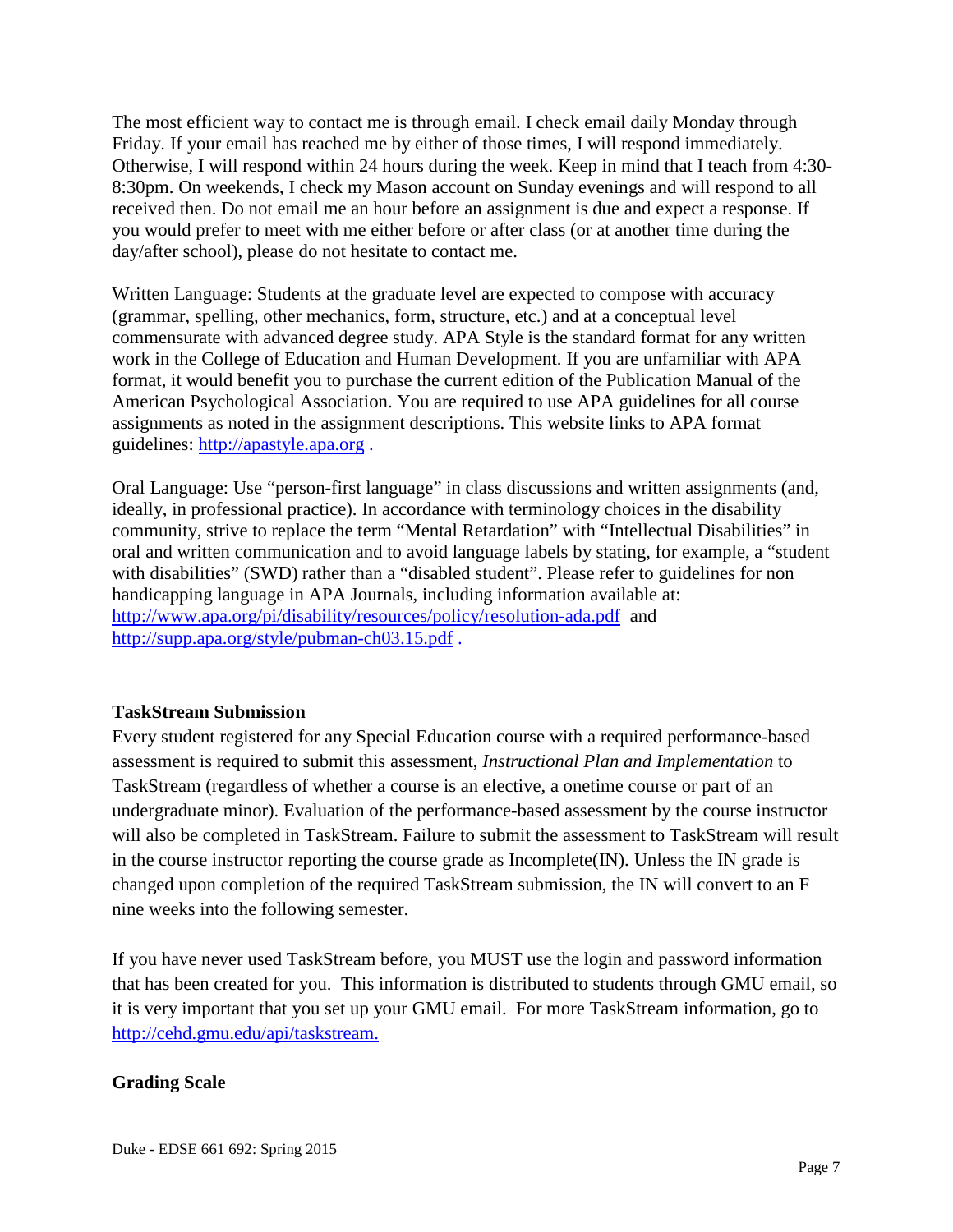|                   | $95 - 100$ points |
|-------------------|-------------------|
|                   | $90 - 94$ points  |
| B                 | $80 - 89$ points  |
| $\mathsf{\Gamma}$ | $70-79$ points    |
|                   | 69% and below     |

#### **Assignments**

#### **Performance-based Assessment (TaskStream submission required).**

#### *1. Detailed Instructional Program (50 points)*

Course participants must identify and work with an appropriate target student with severe disabilities ages 5-21 who is participating in the adapted curriculum. You will need permission to read this student's confidential file, and engage in observation, interview and assessment activities with that student and her/his family and team members in order to complete the major assignments for the class. It is your responsibility to identify an appropriate target student. It is expected that you will need at least 20-25 hours across the course of the semester to engage in assessment activities with your target student, their family and team members.

In this assignment you will develop and implement an instructional program for teaching a skill to a student with severe disabilities. You will hand in draft sections of the program to your instructor for feedback. At the end of the course, you will hand in a final version of your program that includes up to date data on student performance as well as analysis of the results of your program and discussion of future directions. Further information can be found in Assignments on Blackboard.

| Component           | <b>Essential Elements</b>                                 | <b>Points</b> |  |
|---------------------|-----------------------------------------------------------|---------------|--|
| <b>Abstract</b>     | $< 120$ words                                             | $\sqrt{3}$    |  |
|                     | Describe student, target skill, settings, instructional   |               |  |
|                     | procedures, and results                                   |               |  |
| <b>Introduction</b> | a. Topical focus of program in $1st$ paragraph            |               |  |
|                     | b. Purpose and importance of focus $1st$ paragraph        |               |  |
|                     | c. Relevant literature reviewed (at least 2 studies; 4    |               |  |
|                     | references)                                               |               |  |
|                     | 1. Population studied – people first language             |               |  |
|                     | 2. Procedure summarized                                   |               |  |
|                     | 3. Relates literature to program                          |               |  |
|                     | d. Includes a closing transition from review into program |               |  |
|                     | $(1-3$ sentences)                                         |               |  |
| <b>Method</b>       | a. Participant(s)                                         | /15           |  |
|                     | b. Setting and materials                                  |               |  |
|                     | c. Collaborative Team                                     |               |  |
|                     | d. Measurement (Dependent Variables)                      |               |  |
|                     | 1. Program Objectives (PLOP, short-term objectives        |               |  |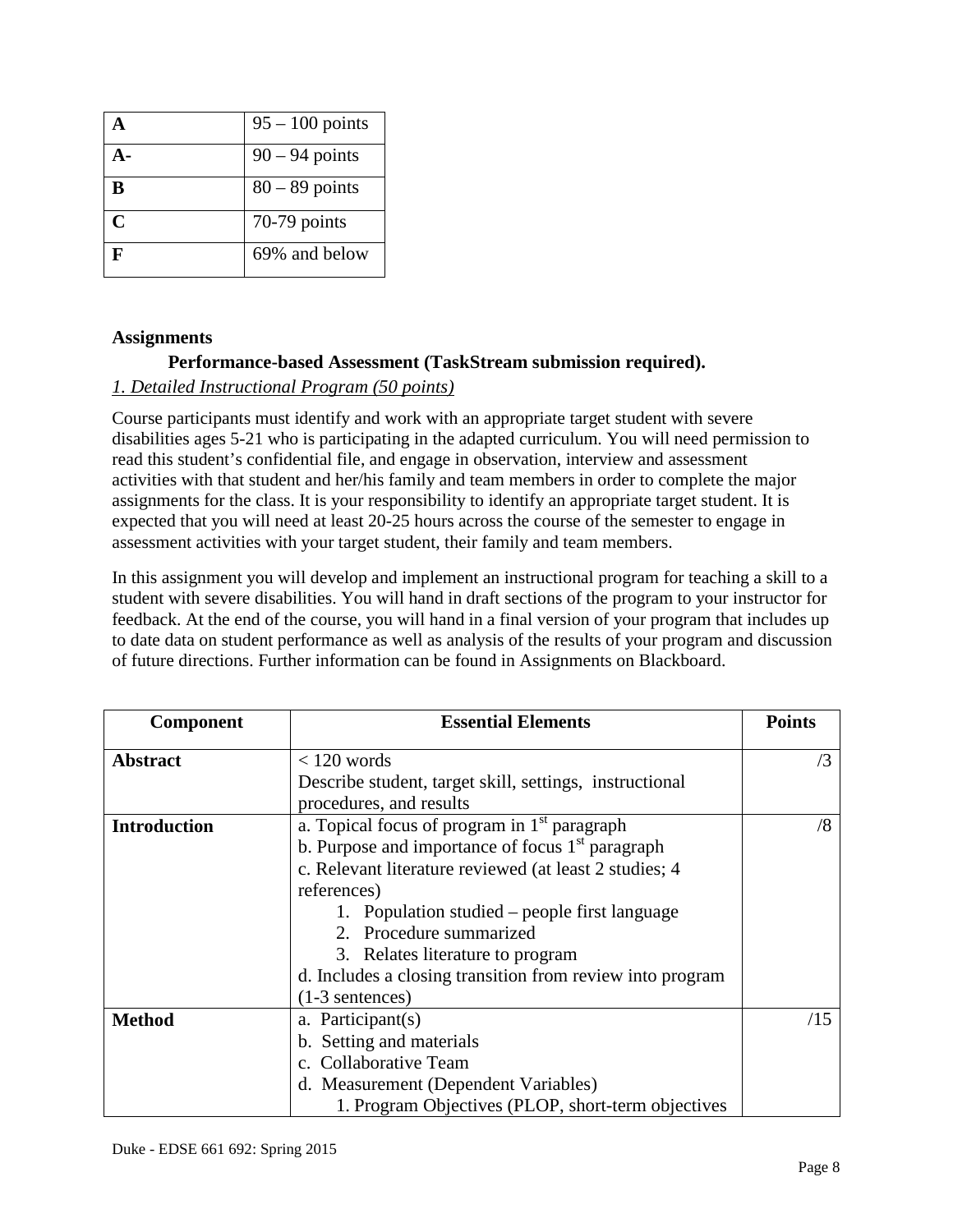|                                               | or benchmarks, goal; meet criteria covered in class)                                                    |         |  |
|-----------------------------------------------|---------------------------------------------------------------------------------------------------------|---------|--|
| 2. Assessment procedures (baseline and probe) |                                                                                                         |         |  |
|                                               | 3. Data collection (test and training data)                                                             |         |  |
|                                               | How you recorded data                                                                                   |         |  |
|                                               | $\Box$ Inter-rater reliability (and results)                                                            |         |  |
|                                               |                                                                                                         |         |  |
|                                               | e. Teaching procedures (Independent Variables)<br>1. When intervention occurred                         |         |  |
|                                               |                                                                                                         |         |  |
| 2. Where intervention occurred                |                                                                                                         |         |  |
|                                               | 3. What antecedent strategies were used (requests,<br>prompts, fading, materials, teaching arrangement, |         |  |
|                                               | task analysis, etc.)                                                                                    |         |  |
|                                               | 4. What consequence strategies were used                                                                |         |  |
|                                               | (motivation approaches, reinforcement, error                                                            |         |  |
|                                               | correction, etc.)                                                                                       |         |  |
|                                               | 5. Who was responsible                                                                                  |         |  |
|                                               | 6. Brief Teaching Program Guide as Table 1                                                              |         |  |
|                                               | f. Design: How was AB design implemented over time                                                      |         |  |
| <b>Results</b>                                |                                                                                                         | /8      |  |
|                                               | a. Narrative description (no inferences, objective;                                                     |         |  |
|                                               | reliability results presented here but counted under<br>Methods-d-3)                                    |         |  |
|                                               |                                                                                                         |         |  |
|                                               | b. Electronic Graphs and tables (proper labeling, explain                                               |         |  |
|                                               | and refer to)                                                                                           |         |  |
| <b>Discussion</b>                             | a. Relevance of behavior change (not a study)                                                           | /8      |  |
|                                               | b. Integration of findings with previous research                                                       |         |  |
|                                               | c. Limitations and solutions                                                                            |         |  |
|                                               | d. Implications for teachers and for future research                                                    |         |  |
|                                               | e. Conclusion                                                                                           |         |  |
| <b>References</b>                             | At least 2 studies; 4 references total.                                                                 | Scored  |  |
|                                               | Use APA style for in text citation and reference page.                                                  | under   |  |
|                                               |                                                                                                         | Writing |  |
|                                               |                                                                                                         | Style   |  |
| <b>Writing Style</b>                          | a. APA style (headings, in-text referencing, reference list,                                            | /8      |  |
|                                               | double spacing, page number, Tables and Figures, etc.)                                                  |         |  |
|                                               | b. Quality of written expression (typos $\&$ misspellings;                                              |         |  |
|                                               | flow of writing; consistent past tense; data are plural,                                                |         |  |
|                                               | $etc.$ )                                                                                                |         |  |
|                                               | c. "People first" language                                                                              |         |  |
| <b>Total</b>                                  |                                                                                                         | /50     |  |
|                                               |                                                                                                         |         |  |

# **Performance-based Common Assignments (No TaskStream submission required).**

There are no common assignments for this class.

# **Other Assignments.**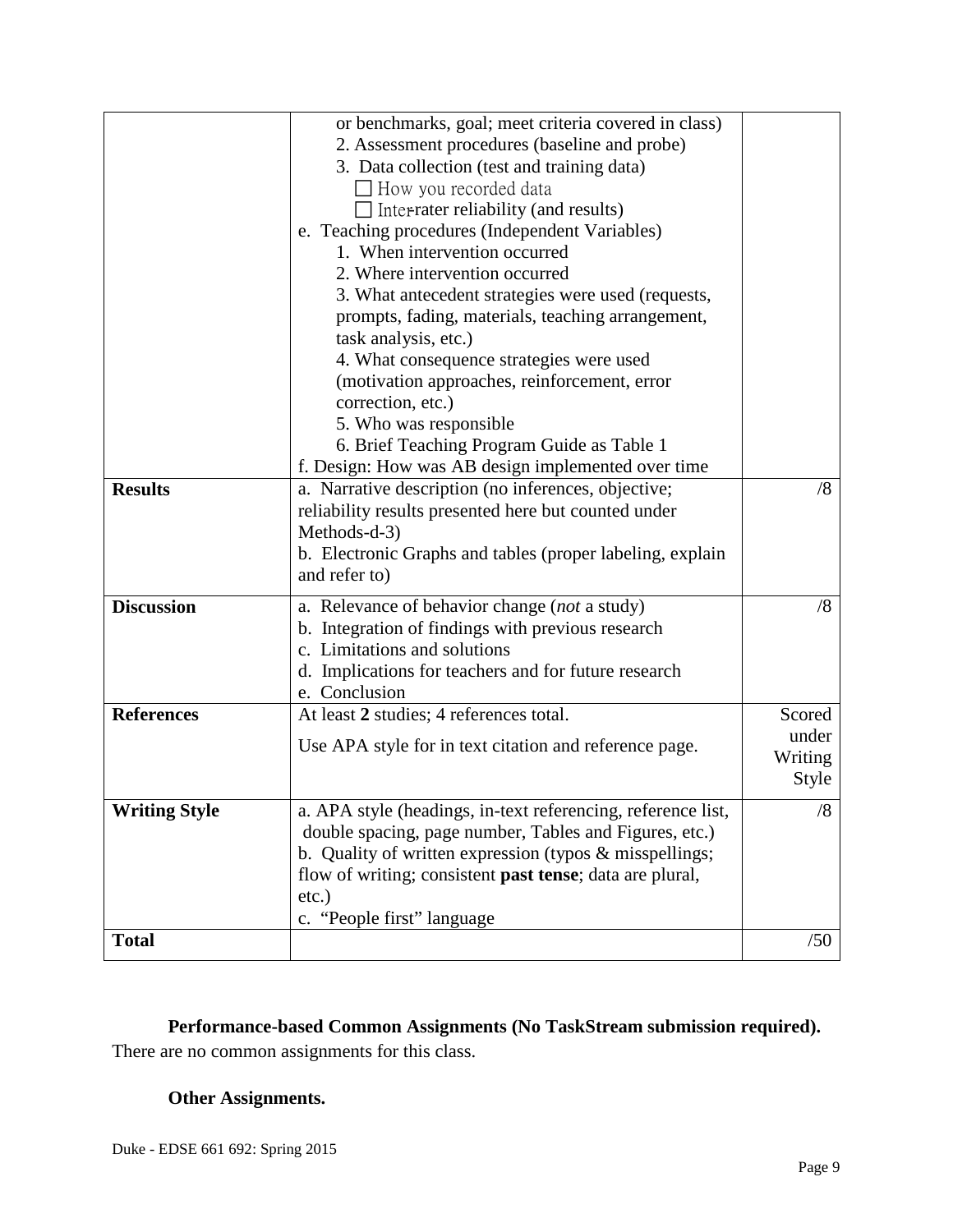# *2. Detailed Instructional Program Proposal (5 points)*

An *instructional plan proposal must be submitted and approved by the instructor* before you can begin the assignment. You will receive the full 5 points upon submitting your proposal. No partial credit will be given.

You will need to submit a one paragraph proposal prior to implementing the program in which you:

- Provide the student/individual information: age, school placement, identified eligibility and/or disability, level of academic ability, other pertinent information such as verbal abilities and physical or behavioral limitations. (this information may be bulleted)
- Briefly Identify the objective and provide a rationale for teaching it to this person,
- Identify the teaching strategy selected

## *3. Classroom Plan (25 points)*

This assignment will require that you submit an hour by hour classroom plan for your students with disabilities for 5 consecutive days. You will also include 4 complete lesson plans (one for each subject that you teach. You will be submitting (basically) your lesson plan book for one week.

| <b>Component</b>                                                 | <b>Essential Elements</b>                                    | <b>Points</b> |
|------------------------------------------------------------------|--------------------------------------------------------------|---------------|
| <b>Classroom</b>                                                 | Age of students (lower/upper elementary;<br>a.               | $\sqrt{1}$    |
| <b>Description</b>                                               | middle school; high school)                                  |               |
|                                                                  | b. Number of students                                        |               |
|                                                                  | c. Number of assistants                                      |               |
|                                                                  | d.<br>Program type                                           |               |
| How does your program run? Including:<br><b>Program Overview</b> |                                                              | /2            |
|                                                                  | a. Are you self-contained?                                   |               |
|                                                                  | b. Do you rotate classes?                                    |               |
|                                                                  | Do you coordinate with other classes for work<br>$c_{\cdot}$ |               |
|                                                                  | sites?                                                       |               |
|                                                                  | d. Do you have students moving in and out for                |               |
|                                                                  | inclusion?                                                   |               |
| <b>Weekly Plan</b>                                               | A complete hour by hour (or block by block) plan for         |               |
|                                                                  | what you, your students and your assistants are doing        |               |
|                                                                  | for one week.                                                |               |
| <b>Four Complete</b>                                             | Four complete lesson plans; you will want to submit          | /12           |
| <b>Lesson Plans</b>                                              | one for each subject (English, math, life skills,            |               |
|                                                                  | vocational training, science, history, etc.) that you        |               |
|                                                                  | teach. If you do not teach four different subjects, you      |               |
|                                                                  | may submit lesson plans for multiple days in the             |               |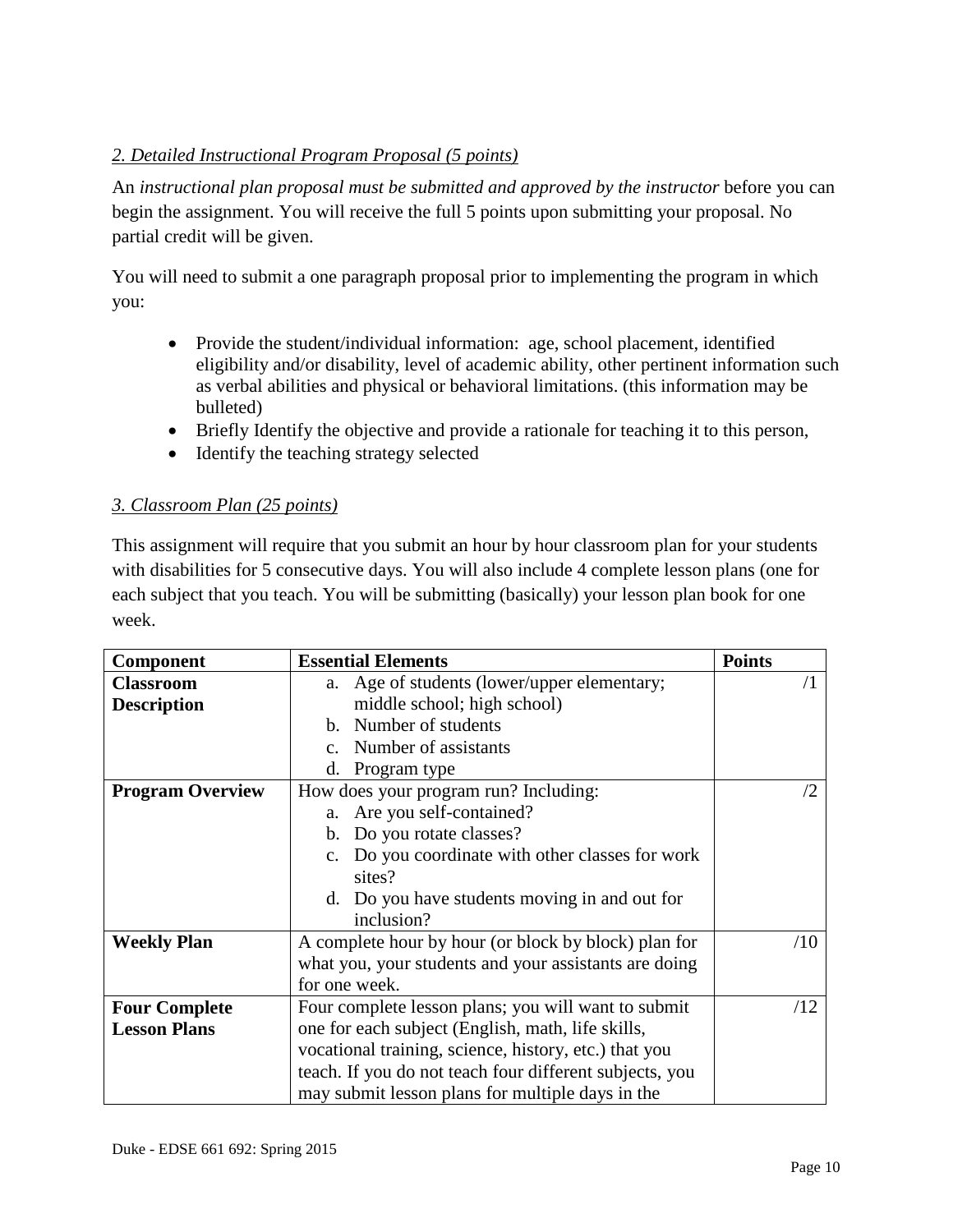|              | subjects that you do teach to get to four lesson plans.<br>** You may use whichever lesson plan model for<br>these lesson plans you prefer. |  |
|--------------|---------------------------------------------------------------------------------------------------------------------------------------------|--|
| <b>Total</b> |                                                                                                                                             |  |

\*If you do not teach in a classroom for students with severe disabilities, you will need to complete an alternative assignment; please speak directly with the instructor about this.

#### *4. Weekly In-Class Assignments (20 points)*

Each week there will be an in-class, small group assignment. **These cannot be made up if you are absent** because they will require group interaction and effort.

#### **GRADING**

| <b>TOTAL</b>                                     | <b>100 POINTS</b> |
|--------------------------------------------------|-------------------|
| 4. In Class Weekly Assignments                   | 20 points         |
| 3. Classroom Plan                                | 25 points         |
| 2. Detailed Instructional Program: Final Program | 50 points         |
| 1. Detailed Instructional Program: Proposal      | 5 points          |

**Schedule**

**\*\*Starting January 26th, be sure to come to class prepared with the week's handouts electronically downloaded or as hard copies (whichever works best for you).\*\***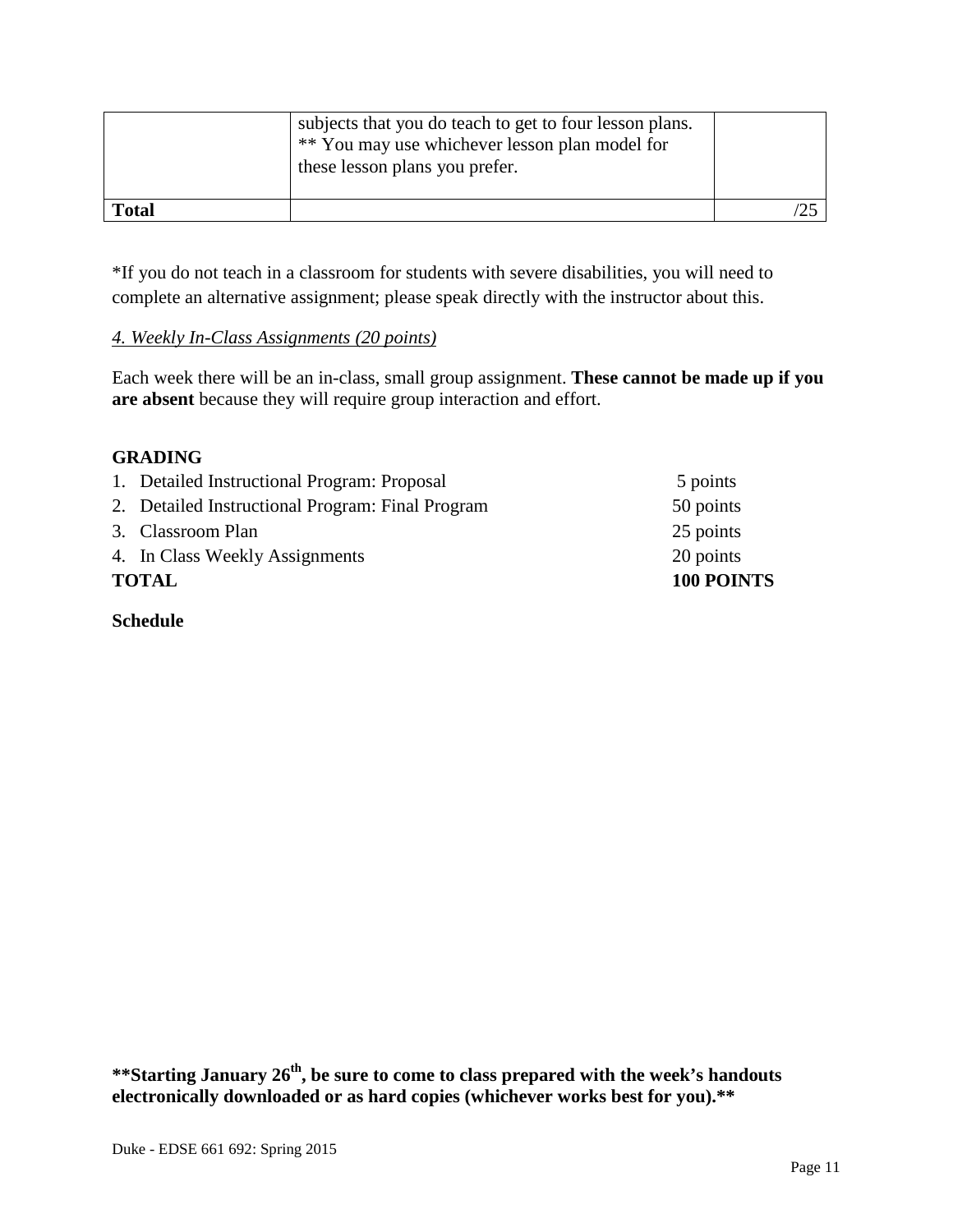| <b>Date</b> | <b>Class Topic</b>                                      | <b>Reading Assignments</b>                   | <b>In-Class Assignments and</b>                                         |
|-------------|---------------------------------------------------------|----------------------------------------------|-------------------------------------------------------------------------|
|             |                                                         | $\neg$ Read by date on which                 | <b>Assignments Due</b>                                                  |
|             |                                                         | readings are listed                          | $\sim$ In class (IC) assignments                                        |
|             |                                                         | $\neg$ <i>Pring readings to class</i>        | due by end of class session                                             |
|             |                                                         | ~Additional readings TBA for<br>some classes | $\sim$ Other assignments due on<br>Blackboard by 4:30 on date<br>listed |
| 1/12        | Introductions and<br>$\bullet$                          | Snell & Brown (2011) (S &                    | -Student information form                                               |
|             | Icebreaker                                              | $B)$ : Ch. 1                                 | -IC: Dissection of a Research                                           |
|             | <b>Syllabus and Course</b><br>$\bullet$<br>Expectations |                                              | <b>Study</b>                                                            |
|             | <b>Overview of Students</b><br>$\bullet$                |                                              |                                                                         |
|             | with Severe                                             |                                              |                                                                         |
|             | <b>Disabilities</b><br>Educational<br>$\bullet$         |                                              |                                                                         |
|             | Assumptions                                             |                                              |                                                                         |
|             | Overview of<br>$\bullet$                                |                                              |                                                                         |
|             | <b>Instructional Program</b><br>Assignment              |                                              |                                                                         |
| 1/19        |                                                         | No Class: Martin Luther King Day             |                                                                         |
|             |                                                         |                                              |                                                                         |
| 1/26        | Unit Development<br>$\bullet$                           |                                              | <b>Instructional Program</b><br><b>Proposal Due</b>                     |
|             | <b>Lesson Plan</b><br>$\bullet$<br>Development          |                                              |                                                                         |
|             |                                                         |                                              | -IC: Unit Organizers and                                                |
|             |                                                         |                                              | <b>Lesson Plans</b>                                                     |
|             |                                                         |                                              |                                                                         |
| 2/2         | <b>IEP</b> Development                                  | S & B Ch. 3 (Pgs. 112-116)                   | -IC: IEP Goals and Data                                                 |
|             | Data Collection                                         | S & B Ch. 4<br>S & B Ch. 5 (Pgs. 205-220)    | <b>Systems</b>                                                          |
|             | Instructional<br>Strategies                             |                                              |                                                                         |
|             |                                                         |                                              |                                                                         |
| 2/9         | <b>Teaching Functional</b><br>$\bullet$<br>Academics    | S & B Chs. 6 & 13                            | $-IC: TBD$                                                              |
|             | General Curriculum<br>$\bullet$                         |                                              |                                                                         |
|             | Access (Inclusion)                                      |                                              |                                                                         |
| 2/16        |                                                         | No Class: President's Day                    |                                                                         |
| 2/23        | Communication                                           | S & B Ch. 12                                 | <b>Classroom Plan Due</b>                                               |
|             | <b>Visual Strategies</b><br>$\bullet$                   |                                              | $-IC: TBD$                                                              |
|             | Overflow/catch up                                       |                                              |                                                                         |